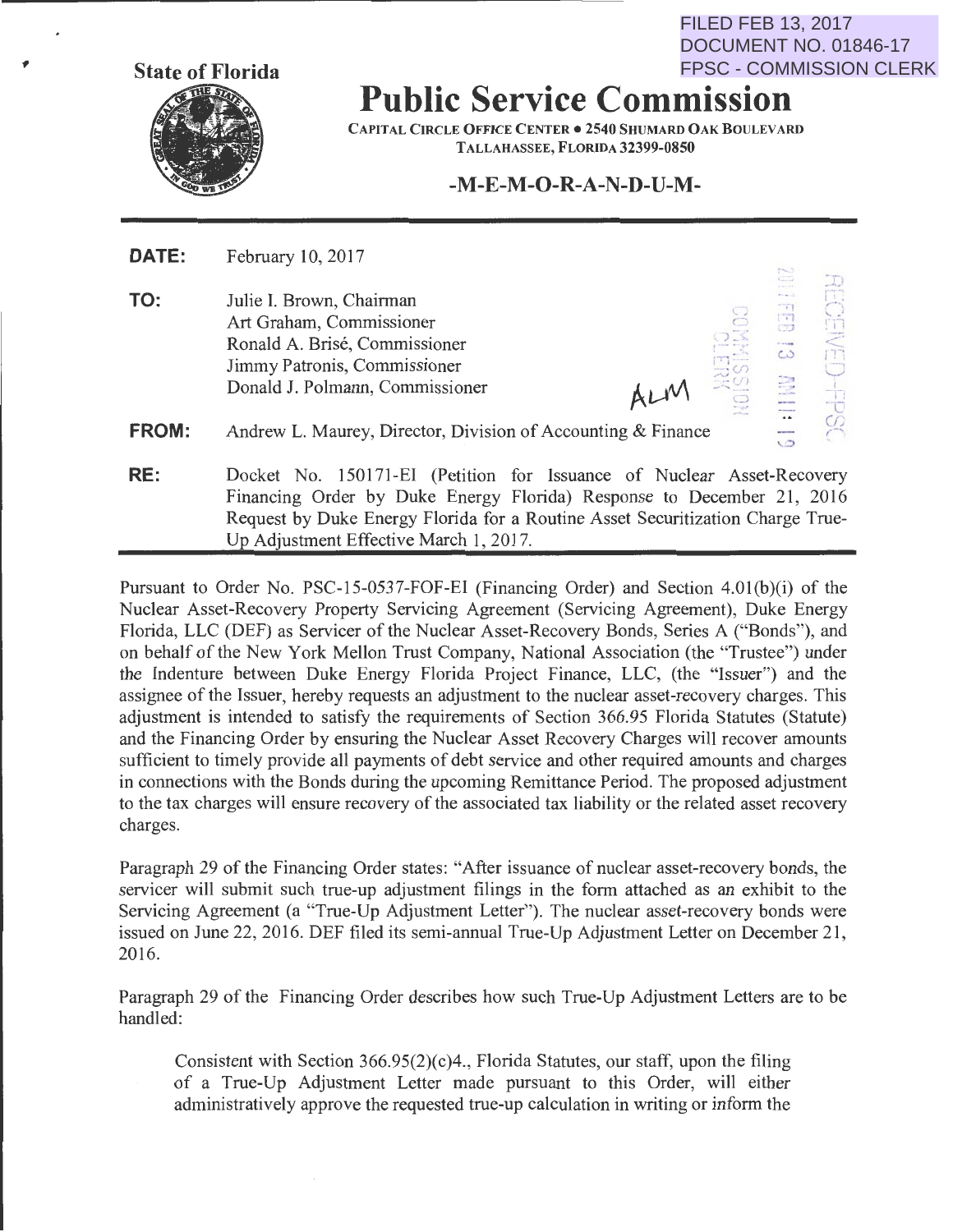Julie I. Brown, Chairman Page 2 of 3 February 10,2017

> servicer of any mathematical errors in its calculation as expeditiously as possible but no later than 60 days following the servicer's true-up filing ... If no action is taken within 60 days of the true-up filing, the true-up calculation shall be deemed approved. Upon administrative approval or the passage of 60 days without notification of a mathematical error, no further action of this Commission will be required prior to implementation of the true-up.

DEF's True-Up Adjustment Letter dated December 21, 2016, and its accompanying 21 pages of supporting schedules were reviewed by staff and no mathematical errors were found.

Attached is DEF's Seventy-Seventh Revised Sheet No. 6.105 in legislative format. The sum of the Asset Securitization Charge for the residential class will decrease from \$2.87 to \$2.45 per 1,000 kWh. For the residential customer using 1,000 kWh, the residential bill will decrease from \$115.65 to \$115.22 (including gross receipts tax).

Per DEF's request in its True-Up Adjustment Letter dated December 21, 2016, and in accordance with the Financing Order and Servicing Agreement, the proposed adjustments to the Nuclear Asset-Recovery Charges will be effective March 1, 2017. Staff is preparing the required approval letter for the new tariff sheets.

ALM/CRR:dr

cc: Braulio Baez Mark Futrell Cheryl Bulecza-Banks Mark Cicchetti Dale Buys .y'Carlotta Stauffer Mary Anne Helton J.R. Kelly, Office of Public Counsel Dianne M. Triplett, Duke Energy Florida